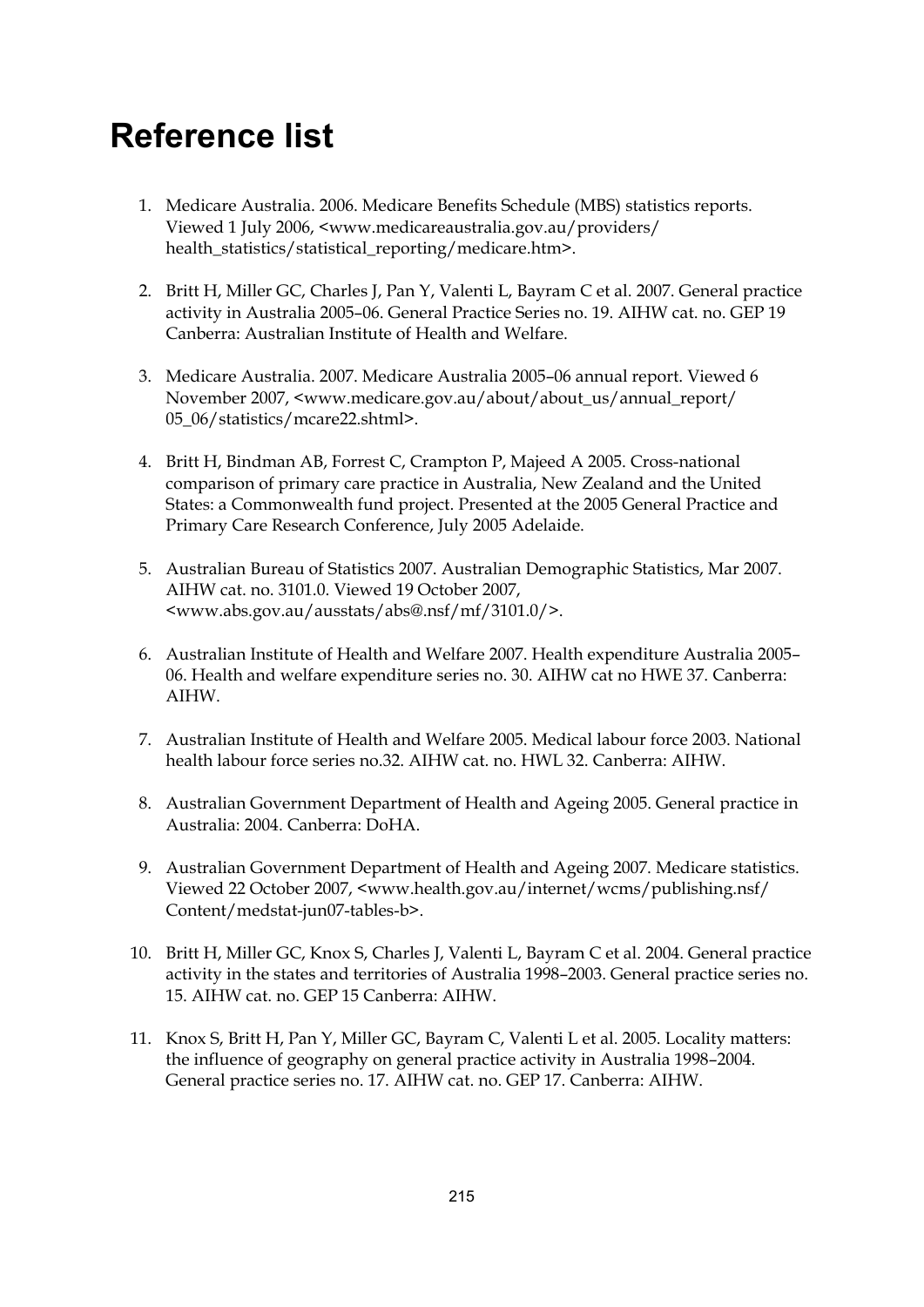- 12. Britt H, Miller GC, Henderson J, Bayram C 2007. Patient-based substudies from BEACH: abstracts and research tools 1999–2006. General practice series no. 20. AIHW cat. no. GEP 20. Canberra: AIHW.
- 13. Family Medicine Research Centre 2006. ICPC-2 PLUS: origins and current uses. Viewed 24 October 2006, <www.fmrc.org.au/icpc2plus/origins.htm>.
- 14. Classification Committee of the World Organization of Family Doctors (WICC) 1998. ICPC-2: International Classification of Primary Care. 2nd edn. Oxford: Oxford University Press.
- 15. SNOMED International 2006. SNOMED CT. Viewed 24 October 2006, <www.snomed.org/snomedct/index.html>.
- 16. National E-Health Transition Authority 2006. Fact sheet: A national approach to clinical terminologies. Viewed 20 December 2007, <www.nehta.gov.au/index.php? option=com\_docman&task=doc\_download&gid=96&Itemid=139>.
- 17. National Primary Care Collaboratives 2007. National Primary Care Collaboratives. Viewed 19 October 2007, <www.npcc.com.au/collab\_background.html>.
- 18. Henderson J 2007. The effect of computerisation on the quality of care in Australian general practice. PhD [under examination]. University of Sydney.
- 19. Henderson J, Britt H, Miller G 2006. Extent and utilisation of computerisation in Australian general practice. Med J Aust 185(2):84–7.
- 20. Britt H, Miller GC, Valenti L, Charles J 2003. Computer BEACH: a general practice computerised active data collection validation study. Viewed 24 October 2006, <www.fmrc.org.au/research\_comp.htm>.
- 21. Australian Government Department of Health and Ageing 2004. Medicare Benefits Schedule Book. Canberra: DoHA.
- 22. SAS Proprietary Software Release 9.1, 2003. Cary: SAS Institute Inc.
- 23. Donner A, Klar N 2004. Pitfalls of and controversies in cluster randomization trials. Am J Public Health 94(3):416–22.
- 24. Kish L 1965. Survey Sampling. New York: John Wiley & Sons.
- 25. SAS Proprietary Software Release 6.12, 1996. Cary: SAS Institute Inc.
- 26. Medicare Australia. 2007. Medicare Benefits Schedule (MBS) statistics reports. Viewed 14 September 2007, <www.medicareaustralia.gov.au/providers/ health\_statistics/statistical\_reporting/medicare.htm>.
- 27. World Health Organization (WHO) 2004. Family of international classifications. Viewed 11 October 2004, <www.who.int/classifications/en/WHOFICFamily.pdf>.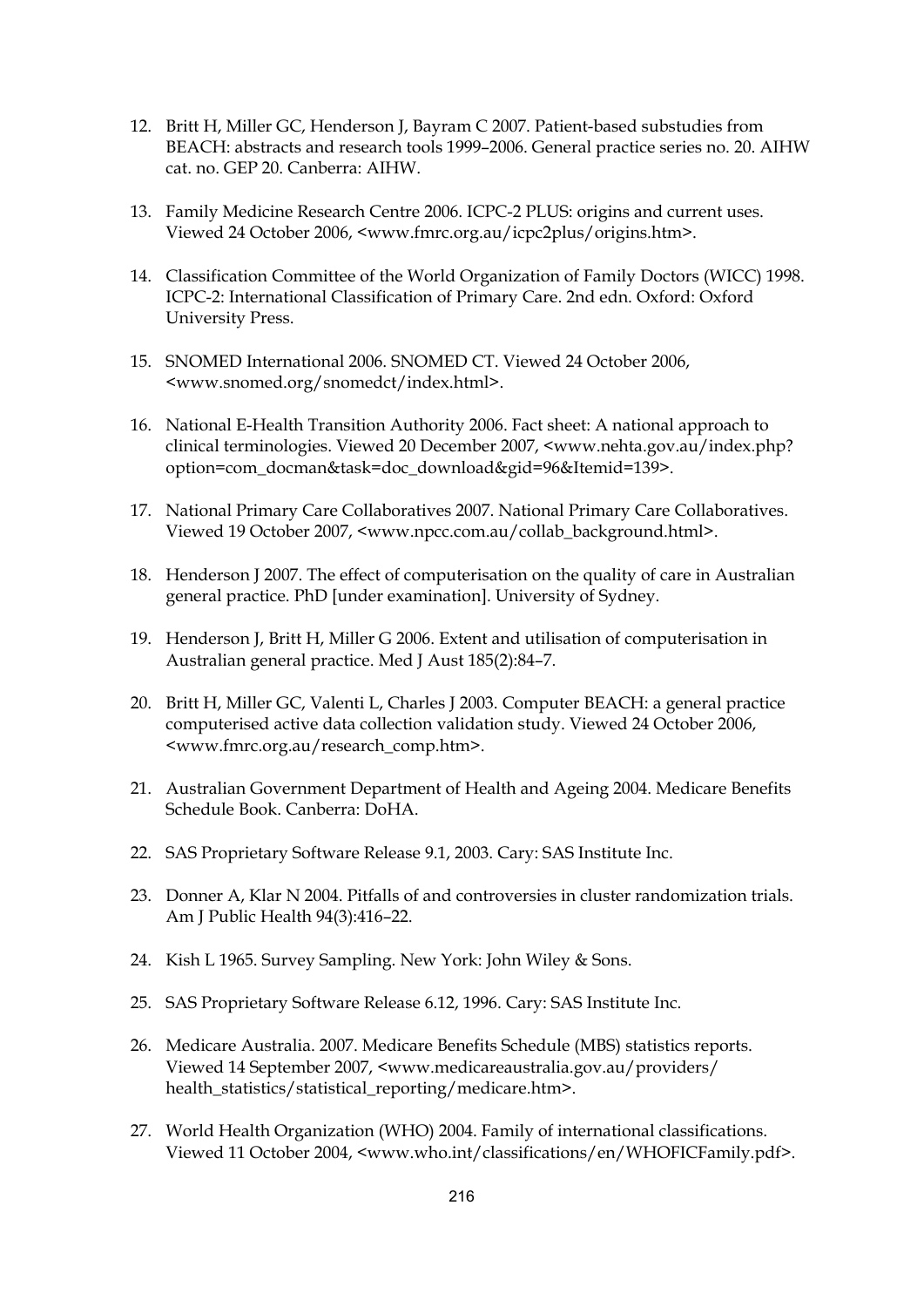- 28. Classifications and terminologies working group 2002. Australian family of health and related classifications matrix. Viewed 24 October 2006, <www.aihw.gov.au/committees/simc/nhimg/matrix/index.cfm>.
- 29. Britt H 1997. A new coding tool for computerised clinical systems in primary care-ICPC plus. Aust Fam Physician 26(Suppl 2):S79–S82.
- 30. Bridges-Webb C, Britt H, Miles DA, Neary S, Charles J, Traynor V 1992. Morbidity and treatment in general practice in Australia 1990–1991. Med J Aust 157(19 Oct Spec Sup):S1–S56.
- 31. World Health Organization Collaborating Centre for Drug Statistics Methodology (WHO) 1997. Anatomical Therapeutic Chemical (ATC) classification index with Defined Daily Doses (DDDs). January 1998 edn. Oslo: WHO.
- 32. Driver B, Britt H, O'Toole B, Harris M, Bridges-Webb C, Neary S 1991. How representative are patients in general practice morbidity surveys? Fam Pract 8:261–8.
- 33. Britt H, Harris M, Driver B, Bridges-Webb C, O'Toole B, Neary S 1992. Reasons for encounter and diagnosed health problems: convergence between doctors and patients. Fam Pract 9:191–4.
- 34. Britt H 1998. Reliability of central coding of patient reasons for encounter in general practice, using the International Classification of Primary Care. Informatics(May):3–7.
- 35. Britt H 1997. A measure of the validity of the ICPC in the classification of reasons for encounter. Informatics(November):8–12.
- 36. Bentsen BG 1976. The accuracy of recording patient problems in family practice. J Med Educ 51:311–6.
- 37. Barsky AJ 1981. Hidden reasons why some patients visit doctors. Ann Intern Med 94(1):492–8.
- 38. Morrell D, Gage HG, Robinson NA 1971. Symptoms in general practice. J R Coll Gen Pract 21:32–43.
- 39. Anderson JE 1980. Reliability of morbidity data in family practice. J Fam Pract 10: 677–83.
- 40. Marsland DW, Wood M, Mayo F 1980. Content of family practice. New York: Appleton-Century-Crofts.
- 41. Bensing J 1983. The use of the RFE classification system in observation studies—some preliminary results. Presented at the Tenth WONCA Conference on Family Medicine.
- 42. Howie JGR 1972. Diagnosis: the achilles heel? J R Coll Gen Pract 22:310–15.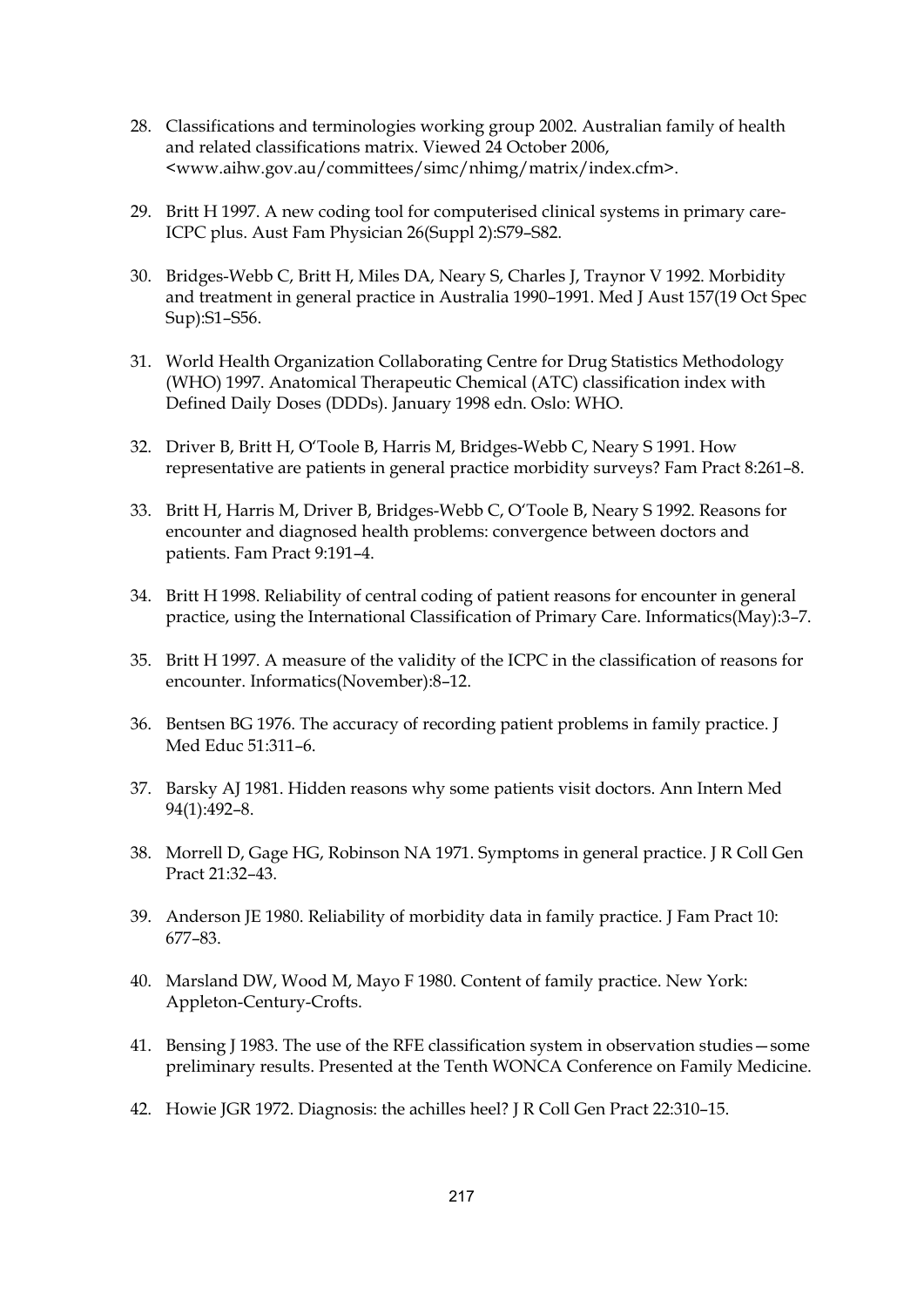- 43. Alderson M 1988. Morbidity and health statistics. 1st edn. Southampton: Stickton Press.
- 44. Crombie DL 1990. The problem of variability in general practitioner activities. Yearbook of research and development. London: Her Majesty's Stationary Office:  $21 - 4$
- 45. Britt H, Bhasale A, Miles DA, Meza A, Sayer GP, Angelis M 1996. The sex of the general practitioner. A comparison of characteristics, patients, and medical conditions managed. Med Care 34(5):403–15.
- 46. Knottnerus JA 1991. Medical decision making by general practitioners and specialists. Fam Pract 8:305.
- 47. Britt H, Meza RA, Del Mar C 1996. Methodology of morbidity and treatment data collection in general practice in Australia: a comparison of two methods. Fam Pract 13(5):462–7.
- 48. Gehlbach SH 1979. Comparing methods of data collection in an academic ambulatory practice. J Med Educ 54:730–2.
- 49. Britt H, Angelis M, Harris E 1998. The reliability and validity of doctor-recorded morbidity data in active data collection systems. Scand J Prim Health Care 16:50–5.
- 50. Meza RA, Angelis M, Britt H, Miles DA, Seneta E, Bridges-Webb C 1995. Development of sample size models for national general practice surveys. Aust J Public Health 19(1):34–40.
- 51. Cosby RH, Howard M, Kaczorowski J, Willan AR, Sellors JW 2003. Randomizing patients by family practice: sample size estimation, intracluster correlation and data analysis. Fam Pract 20(1):77–82.
- 52. Kerry SM, Bland JM 1998. Sample size in cluster randomisation. BMJ 316(7130):549.
- 53. Knox S, Harrison C, Britt H 2007. Estimated national prevalence of priority chronic illnesses among general practice patients in Australia. Presented at the 35th North American Primary Care Research Group (NAPCRG) Annual Meeting, 22 October 2007.
- 54. Britt H, Sayer GP, Miller GC, Charles J, Scahill S, Horn F et al. 1999. General practice activity in Australia 1998–99. General practice series no. 2. AIHW cat. no. GEP 2 Canberra: AIHW.
- 55. Charles J, Britt H, Valenti L 2006. The independent effect of age of general practitioner on clinical practice. Med J Aust 185(2):105–9.
- 56. Charles J, Britt H, Valenti L 2004. The evolution of the general practice workforce in Australia, 1991–2003. Med J Aust 181(2):85–90.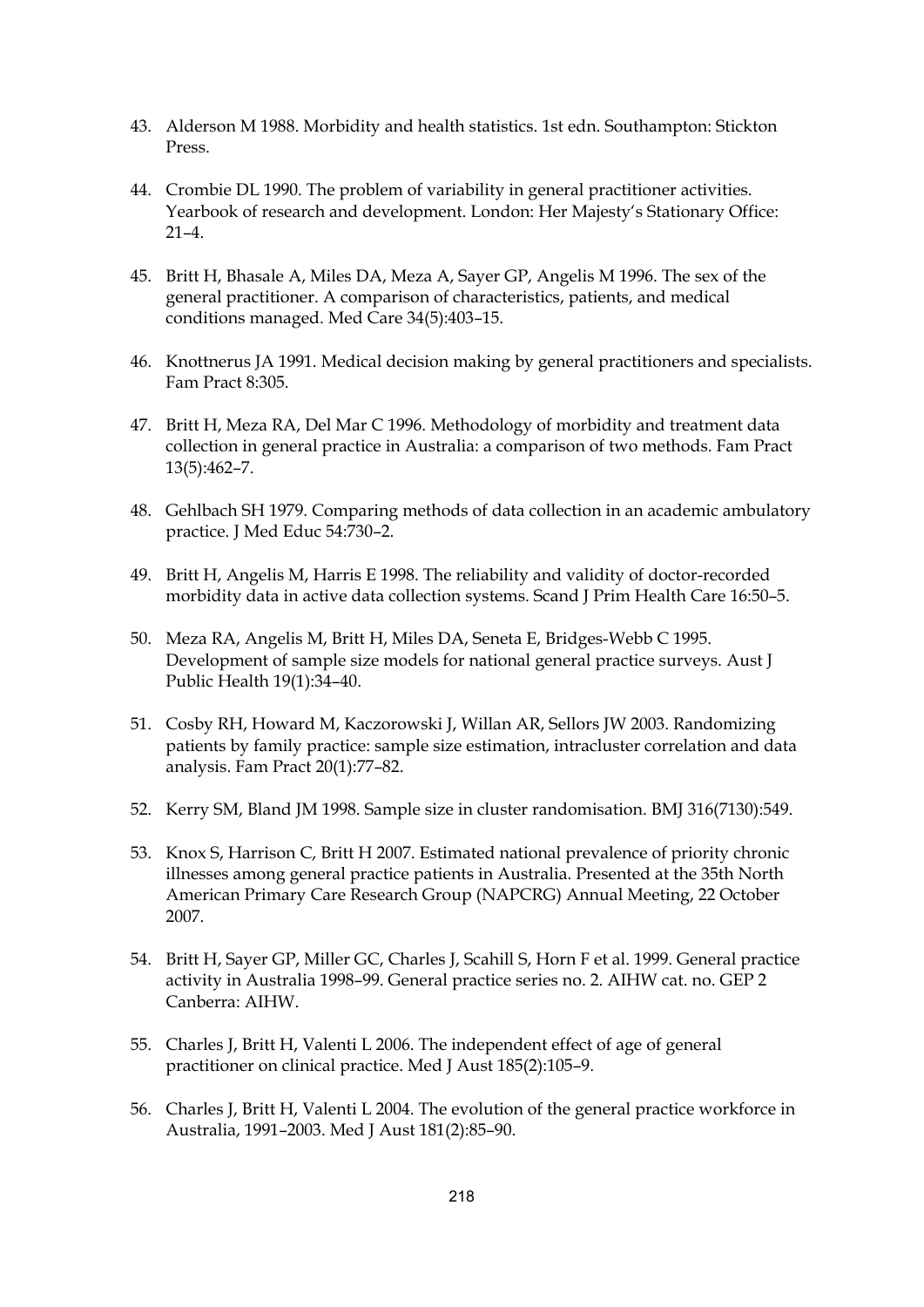- 57. McWhinney IR 1986. Are we on the brink of a major transformation of clinical method? Can Med Assoc J 135:873-8.
- 58. O'Halloran J, Miller GC, Britt H 2004. Defining chronic conditions for primary care with ICPC-2. Fam Pract 21(4):381–6.
- 59. Australian Government Department of Health and Ageing 2006. Pharmaceutical Benefits Scheme (PBS): expenditure and prescriptions twelve months to 30 June 2006. Viewed 8 November 2007, <www.health.gov.au/internet/wcms/publishing.nsf/ Content/A58720844CBFCB47CA257218000D91C7/\$File/Book2.pdf>
- 60. National Health Amendment (Budget Measures—Pharmaceutical Benefits Safety Net) Bill 2005. Department of Parliamentary Services. Completed: Bills Digest October 2005, no. 56, 2005–06. Submitted: 2005.
- 61. Blendon RJ, Schoen C, DesRoches CM, Osborn R, Scoles KL, Zapert K 2002. Inequities in health care: a five-country survey. Health Affairs (Millwood) 21(3):182–91.
- 62. Searles A, Jefferys S, Doran E, Henry DA 2007. Reference pricing, generic drugs and proposed changes to the Pharmaceutical Benefits Scheme. Med J Aust 187(4):236–9.
- 63. Britt H, Miller GC, McGeechan K, Sayer GP 1999. Pathology ordering by general practitioners in Australia 1998. General practice series no. 4. AIHW cat. no. GEP 4. Canberra: Department of Health and Aged Care, Viewed 30 October 2000, <www.health.gov.au:80/haf/docs/pathorder.htm>.
- 64. Britt H, Knox S, Miller GC 2003. Changes in pathology ordering by general practitioners in Australia 1998–2001. General practice series no. 13. AIHW cat. no. GEP 13. Canberra: AIHW.
- 65. Health Insurance Commission (HIC) 2000. 1999/2000 annual report financial year statistics. Canberra: HIC.
- 66. Britt H, Miller GC, Knox S 2001. Imaging orders by general practitioners in Australia 1999–00. General practice series no. 7. AIHW cat. no. GEP 7. Canberra: AIHW.
- 67. Australian Government Department of Health and Ageing 2006. Medicare Benefits Schedule Book. Canberra: DoHA.
- 68. Commonwealth Department of Human Services and Health 1994. Better Health Outcomes for Australians. National Goals, Targets and Strategies for Better Health Outcomes into the Next Century. Canberra: AGPS.
- 69. Australian Institute of Health and Welfare & Commonwealth Department of Health and Family Services 1997. First report on National Health Priority Areas 1996. AIHW cat. no. PHE 1. Canberra: AIHW & DHFS.
- 70. Australian Institute of Health and Welfare 2005. National Health Priority Areas. Viewed 19 October 2007, <www.aihw.gov.au/nhpa/index.cfm>.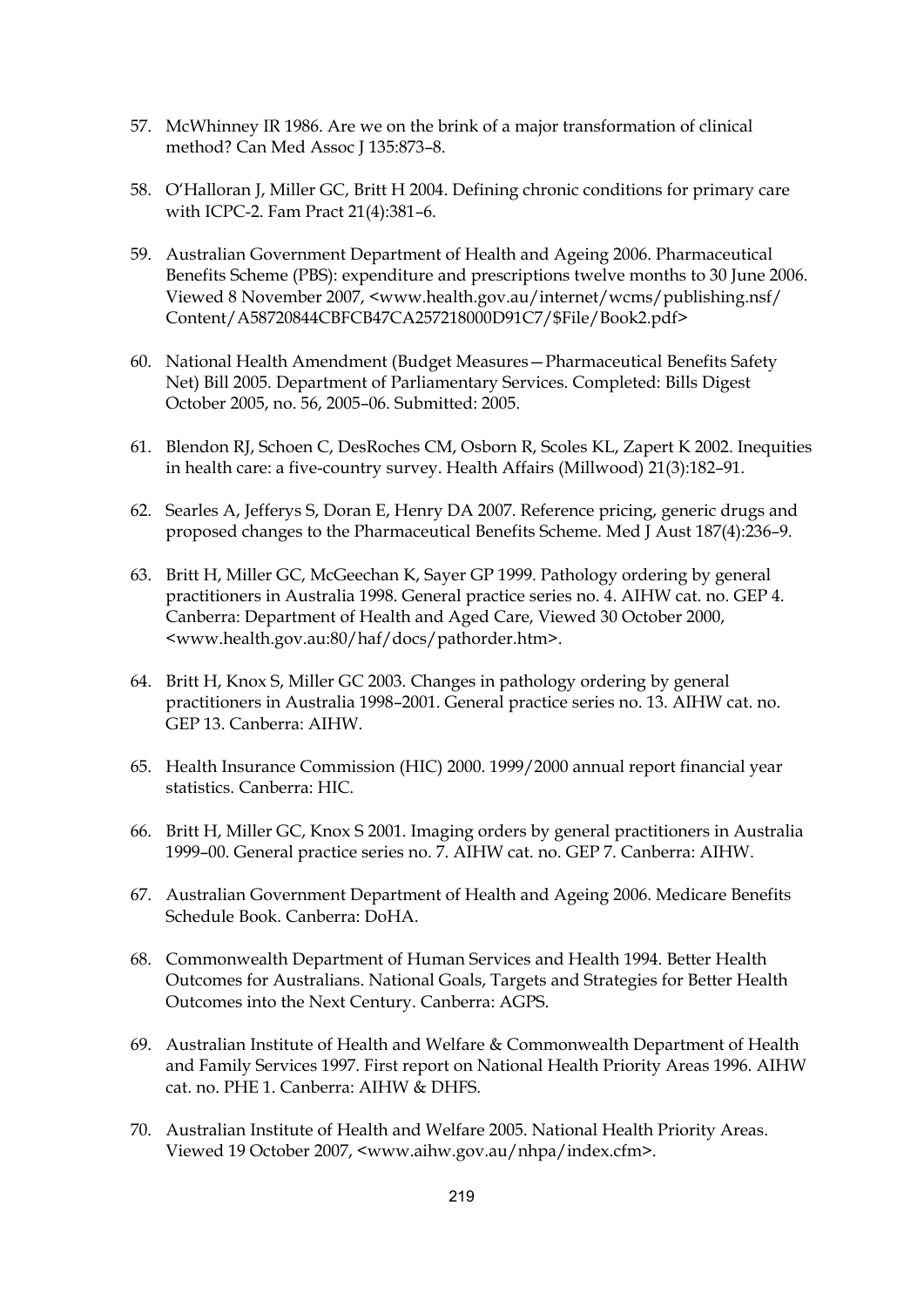- 71. World Health Organization 1999. Definition, diagnosis and classification of diabetes mellitus and its complications. Part 1: Diagnosis and classification of diabetes mellitus. Geneva: WHO Department of Noncommunicable Disease Surveillance.
- 72. Department of Health and Aged Care 2001. \$76 million for better diabetes care. Viewed 19 October 2007, <www.aodgp.gov.au/internet/wcms/publishing.nsf/ Content/health-mediarel-yr2001-mw-mw01095.htm>.
- 73. Commonwealth Department of Health and Aged Care (DHAC) 2001. Medicare Benefits Schedule Book. Canberra: DHAC.
- 74. National Prescribing Service 2001. Prescribing practice review 15: managing type 2 diabetes. Viewed 19 October 2007, <www.nps.org.au/site.php?content=/html/ ppr.php&ppr=/resources/Prescribing\_Practice\_Reviews/ppr15>.
- 75. Grant RW, Cagliero E, Dubey AK, Gildesgame C, Chueh HC, Barry MJ et al. 2004. Clinical inertia in the management of Type 2 diabetes metabolic risk factors. Diabet Med 21(2):150–5.
- 76. Australian Government Department of Health and Ageing 2006. PBS-Eligibility criteria for cholesterol lowering medicines. Viewed 19 October 2007, <http://pbs.gov.au/html/healthpro/news/article?id=NEWS-2006-09-06- Eligibility\_Criteria\_Cholesterol\_Lowering\_Medicines.xml>.
- 77. Hung J 2003. Aspirin for cardiovascular disease prevention. Med J Aust 179(3): 147–52.
- 78. Department of Health & Family Services 1998. Ministers endorse second National Mental Health Plan. Viewed 19 October 2007, <www.health.gov.au/internet/wcms/ publishing.nsf/content/health-archive-mediarel-1998-mw16898.htm>.
- 79. Australian Government Department of Health and Ageing 2005. Implementation Plan for the National Mental Health Plan 2003–2008. Viewed 19 October 2007, <www.healthconnect.gov.au/internet/wcms/publishing.nsf/Content/healthmediarel-yr2005-jointcom-jc014.htm>.
- 80. Beyondblue 2006. Beyondblue: the national depression initiative. Viewed 19 October 2007, <www.beyondblue.org.au>.
- 81. Australian Government Department of Health and Ageing 2006. Better Outcomes in Mental Health Care. Viewed 19 October 2007, <www.health.gov.au/internet/wcms/publishing.nsf/Content/mental-boimhc>.
- 82. Australian Government Department of Health and Ageing 2007. Better Access to Psychiatrists, Psychologists and General Practitioners through the MBS, GP mental health care Medicare items. Viewed 19 October 2007, <www.health.gov.au/internet/ wcms/publishing.nsf/Content/health-pcd-gp-mental-health-care-medicare>.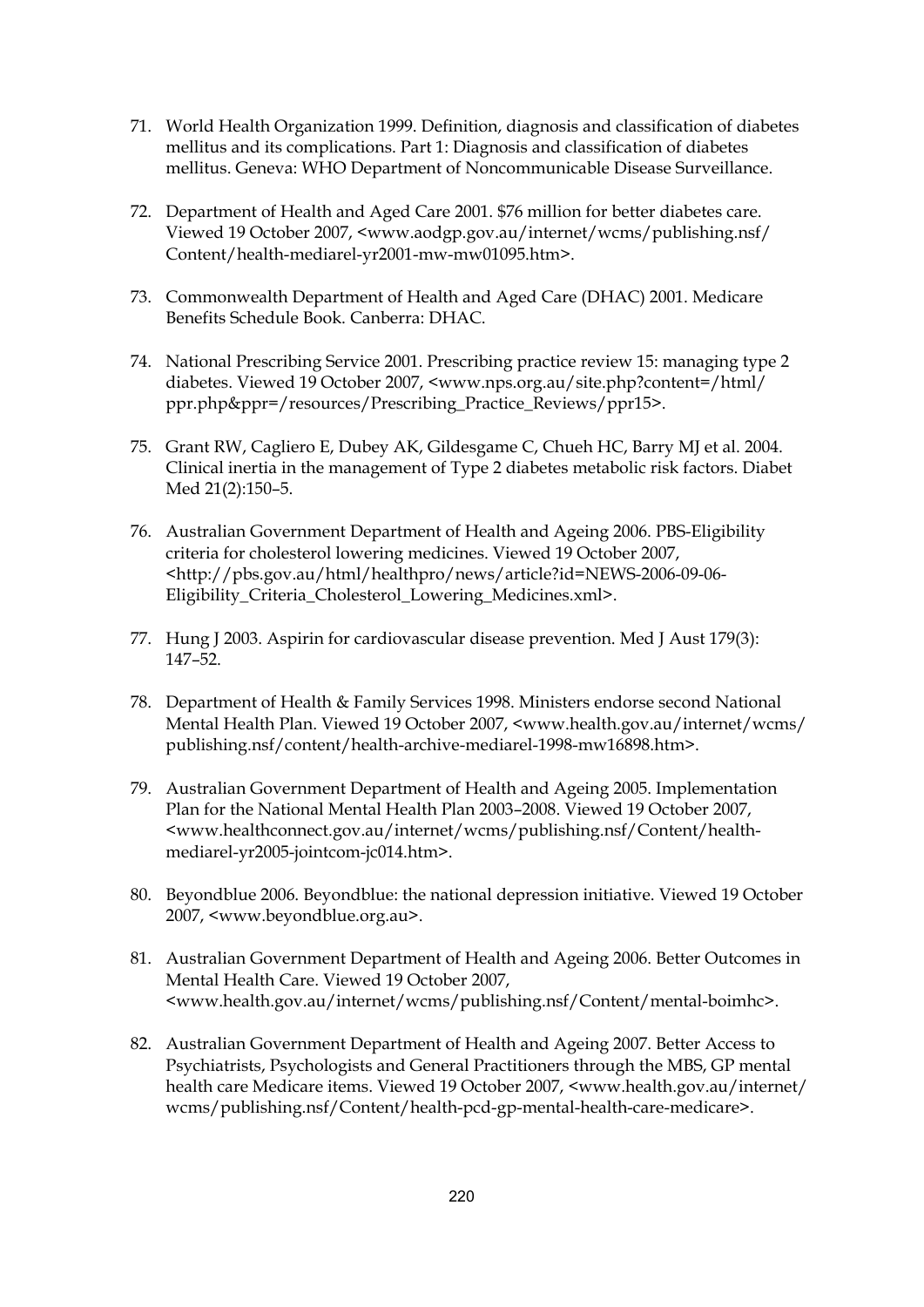- 83. Council of Australian Governments 2006. Council of Australian Governments meeting, 14th July 2006, Communique. Viewed 19 October 2007, <www.coag.gov.au/meetings/140706/docs/coag140706.rtf>.
- 84. Begg S, Vos T, Barker B, Stevenson C, Stanley L, Lopez AD 2007. The burden of disease and injury in Australia 2003. AIHW cat. no. PHE 82 Canberra: AIHW.
- 85. Mathers C, Vos T, Stevenson C 1999. The burden of disease and injury in Australia. AIHW cat. no. PHE 17 Canberra: AIHW.
- 86. Dunstan D, Zimmet P, Welborn T, Sicree R, Armstrong T, Atkins R et al. 2001. Diabesity and associated disorders in Australia 2000: the accelerating epidemic. Melbourne: International Diabetes Institute.
- 87. World Health Organization 2006. Global database on body mass index. Viewed 9 August 2006, <www.who.int/bmi/index.jsp?introPage=intro\_3.html>.
- 88. Australian Bureau of Statistics 1998. National Nutrition Survey: Nutrient intakes and physical measurements, Australia 1995. Canberra: Australian Bureau of Statistics.
- 89. Cole TJ, Bellizzi MC, Flegal KM, Dietz WH 2000. Establishing a standard definition for child overweight and obesity worldwide: international survey. BMJ 320(7244):1240–3.
- 90. Ogden CL, Kuczmarski RJ, Flegal KM, Mei Z, Guo S, Wei R et al. 2002. Centers for Disease Control and Prevention 2000 growth charts for the United States: improvements to the 1977 National Center for Health Statistics version. Pediatrics 109(1):45–60.
- 91. Australian Bureau of Statistics 2002. National Health Survey: summary of results, Australia, 2001. Canberra: Australian Bureau of Statistics.
- 92. Ridolfo B, Stevenson C 2001. The quantification of drug-caused mortality and morbidity in Australia, 1998. Drug statistics series. AIHW cat. no. PHE 29. Canberra: AIHW.
- 93. Australian Institute of Health and Welfare 2005. 2004 National Drug Strategy Household Survey: first results. Drug statistics series no. 13. AIHW cat. no. PHE 57. Canberra: AIHW.
- 94. National Health and Medical Research Council (NHMRC) 2001. Australian alcohol guidelines: health risks and benefits. Canberra: NHMRC.
- 95. Saunders JB, Aasland OG, Babor TF, de la Fuente JR, Grant M 1993. Development of the Alcohol Use Disorders Identification Test (AUDIT): WHO Collaborative Project on Early Detection of Persons with Harmful Alcohol Consumption—II. Addiction 88(6):791–804.